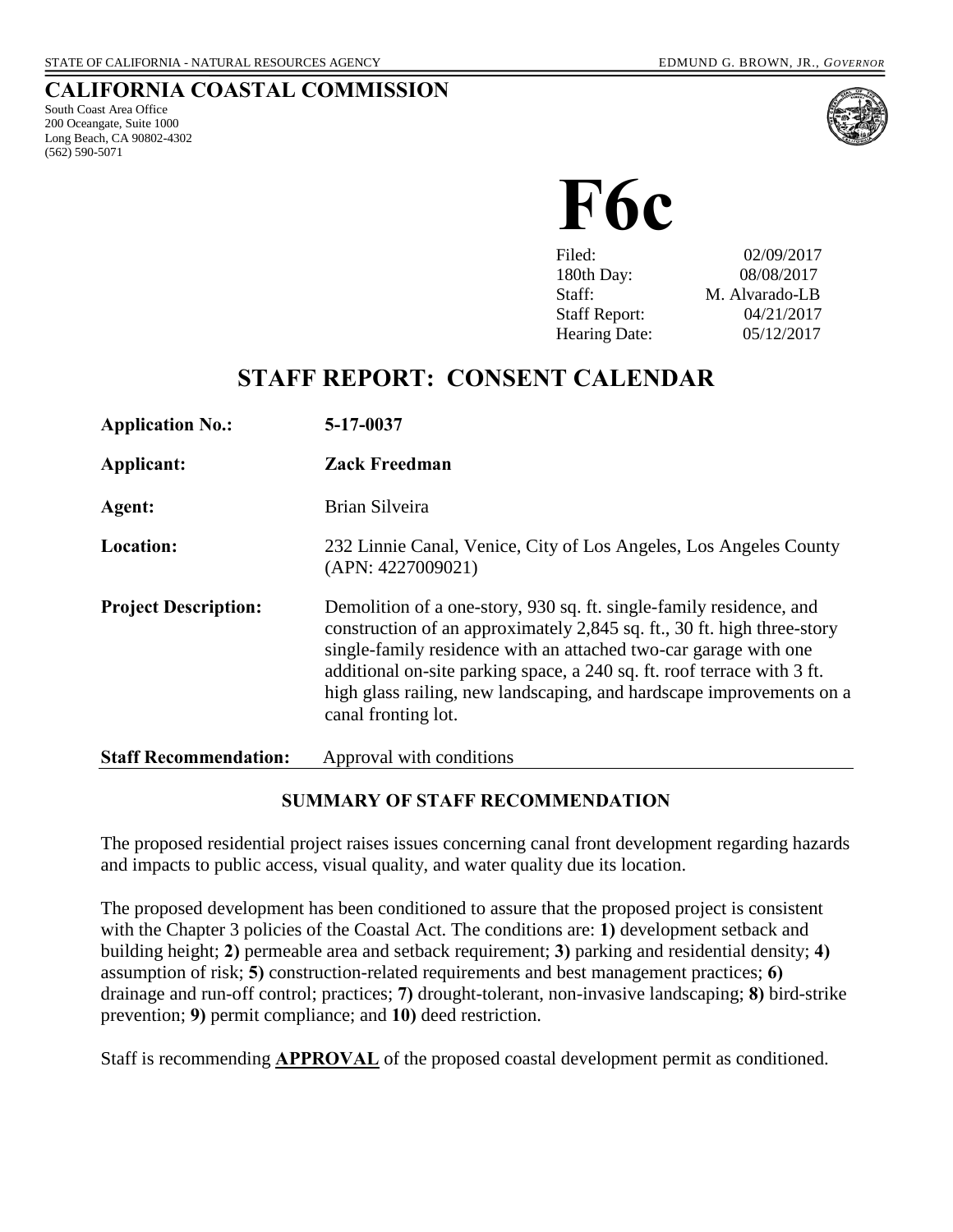# **TABLE OF CONTENTS**

| П. |  |
|----|--|
|    |  |
|    |  |
|    |  |
|    |  |
|    |  |
|    |  |
|    |  |
|    |  |
|    |  |
|    |  |

### **APPENDICES**

Appendix A - Substantive File Documents

# **EXHIBITS**

Exhibit 1 - Project Location & Aerial Exhibit  $2$  – Plans and Elevations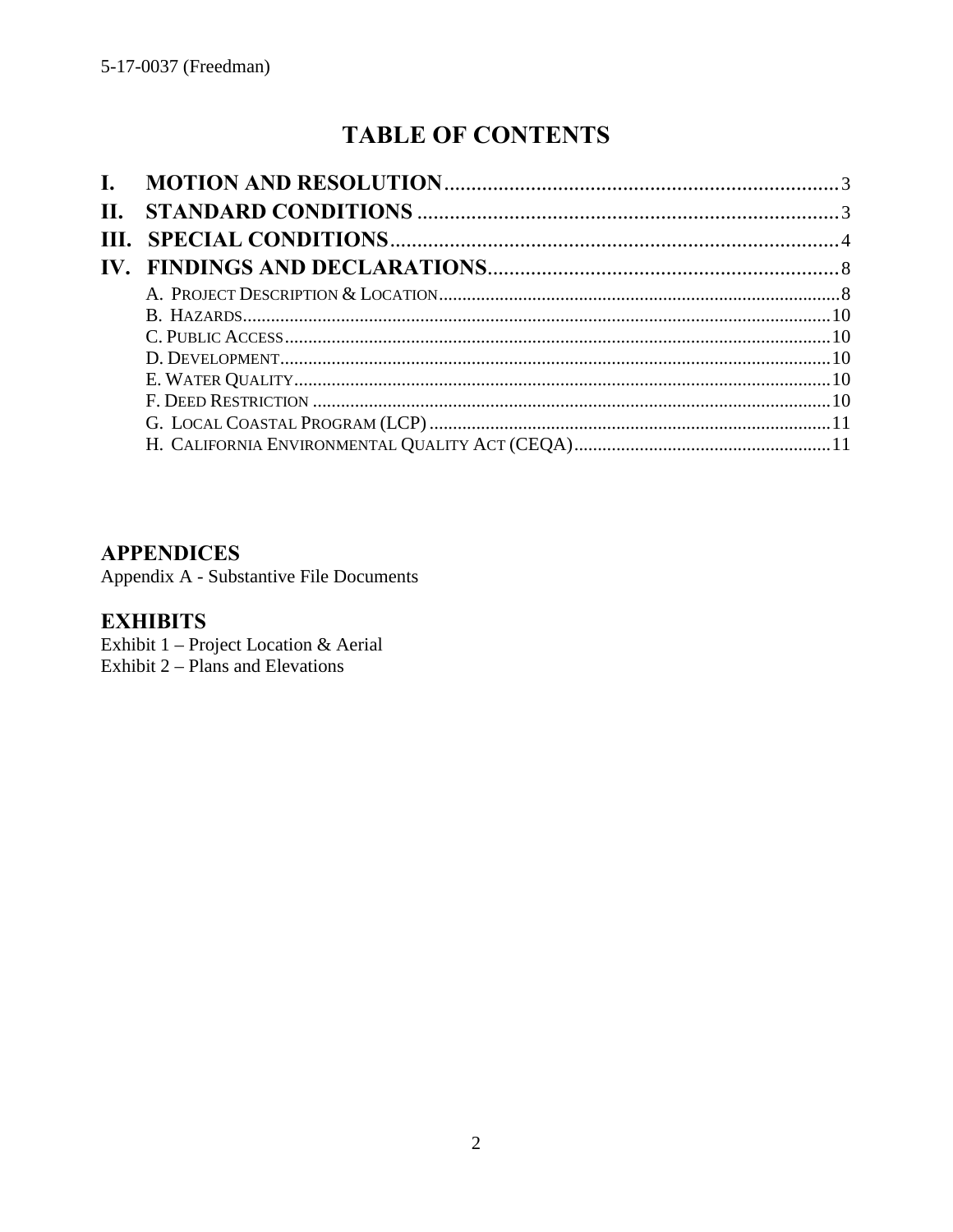# <span id="page-2-0"></span>**I. MOTION AND RESOLUTION**

#### **Motion:**

*I move that the Commission approve the coastal development permit applications included on the consent calendar in accordance with the staff recommendations.*

Staff recommends a **YES** vote. Passage of this motion will result in approval of all of the permits included on the consent calendar. The motion passes only by affirmative vote of a majority of the Commissioners present.

#### **Resolution:**

*The Commission hereby approves a coastal development permit for the proposed development and adopts the findings set forth below on grounds that the development as conditioned will be in conformity with the policies of Chapter 3 of the Coastal Act and will not prejudice the ability of the local government having jurisdiction over the area to prepare a Local Coastal Program conforming to the provisions of Chapter 3. Approval of the permit complies with the California Environmental Quality Act because either 1) feasible mitigation measures and/or alternatives have been incorporated to substantially lessen any significant adverse effects of the development on the environment, or 2) there are no further feasible mitigation measures or alternatives that would substantially lessen any significant adverse impacts of the development on the environment.* 

# <span id="page-2-1"></span>**II. STANDARD CONDITIONS**

This permit is granted subject to the following standard conditions:

- 1. **Notice of Receipt and Acknowledgment**. The permit is not valid and development shall not commence until a copy of the permit, signed by the permittee or authorized agent, acknowledging receipt of the permit and acceptance of the terms and conditions, is returned to the Commission office.
- 2. **Expiration.** If development has not commenced, the permit will expire two years from the date on which the Commission voted on the application. Development shall be pursued in a diligent manner and completed in a reasonable period of time. Application for extension of the permit must be made prior to the expiration date.
- 3. **Interpretation.** Any questions of intent of interpretation of any condition will be resolved by the Executive Director or the Commission.
- 4. **Assignment.** The permit may be assigned to any qualified person, provided assignee files with the Commission an affidavit accepting all terms and conditions of the permit.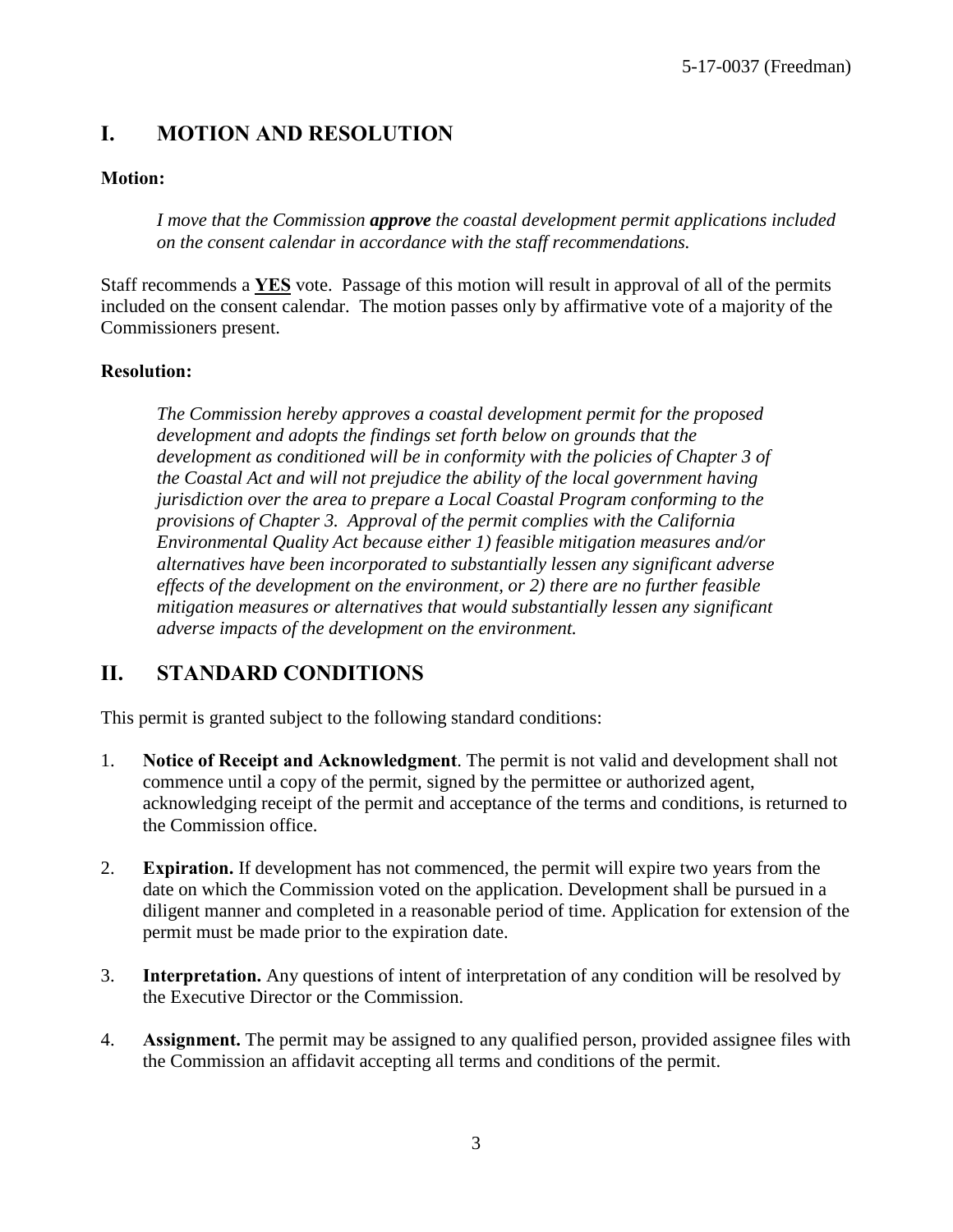5. **Terms and Conditions Run with the Land.** These terms and conditions shall be perpetual, and it is the intention of the Commission and the permittee to bind all future owners and possessors of the subject property to the terms and conditions.

# <span id="page-3-0"></span>**III. SPECIAL CONDITIONS**

This permit is granted subject to the following special conditions:

- 1. **Permeable Yard Area.** In order to maintain an open and visible access corridor, to enhance visual quality, and to preserve the water quality and biological productivity of the canals, an uncovered and permeable yard area totaling no less than fifteen times the width of the site (in this case: 15' x 30'= 450 square feet) shall be maintained on the project site in the front yard area between the structure and the front (Linnie Canal) property line. The precise boundaries of the area that must remain uncovered and permeable yard area shall be described and depicted in accordance with **[Exhibit 2](https://documents.coastal.ca.gov/reports/2017/5/F6c/F6c-5-2017-exhibits.pdf)** of the staff report dated April 20, 2017 and shall be attached to the Notice of Intent to Issue Permit (NOI) that the Executive Director issues for this permit. Uncovered means that no fill or building extensions (i.e. chimneys, balconies, stairs, trellises) shall be placed in or over the permeable yard area with the exception of fences or garden walls (not to exceed 42 inches in height), permeable decks at grade (not to exceed 18 inches in height), and an underground cistern for water retention. The permeable yard area may include minimal coverage with impermeable pavers, stones, concrete walkways or other similar ground cover, but in no event shall impermeable materials occupy more than fifteen percent (15%) of the total amount of the required permeable yard area.
- 2. **Development Setbacks and Building Height.** No development is authorized within ten feet of the fronting canal property line (Linnie Canal) nor within or above the required 450 square foot permeable front yard area, except as described in **Special Condition 1** above. Ten feet landward of the fronting canal property line, the maximum height of any structure shall not exceed 22 feet above the centerline of the rear road. Beyond ten horizontal feet from the fronting canal property line, one foot in additional height is permitted for each two additional horizontal feet to a maximum height of thirty feet (30') except for chimneys, ducts, and other accessory structures which are limited to 35 feet. Roof deck railings shall not exceed 42 inches above the thirty-foot height limit. Building height is measured from the elevation of the adjacent road or alley. This permit (CDP No. 5-17-0037) does not authorize a roof access structure above the above the thirty-foot height limit.
- 3. **Parking and Residential Density.** The permitted use of the approved structure is a singlefamily residence. A minimum of three (3) parking spaces shall be provided and maintained on the site as proposed: two spaces in the garage and an area for parking a third vehicle on the driveway in the rear setback area. Any proposed change in the number of residential units, change in number of on-site parking spaces, or change in use shall be submitted to the Executive Director to determine whether an amendment to this permit is necessary pursuant to the requirements of the Coastal Act and the California Code of Regulations.
- 4. **Assumption of Risk, Waiver of Liability and Indemnity.** By acceptance of this permit, the applicant(s) acknowledges and agrees (i) that the site may be subject to hazards from waves, erosion, storm conditions, liquefaction, flooding and sea level rise; (ii) to assume the risks to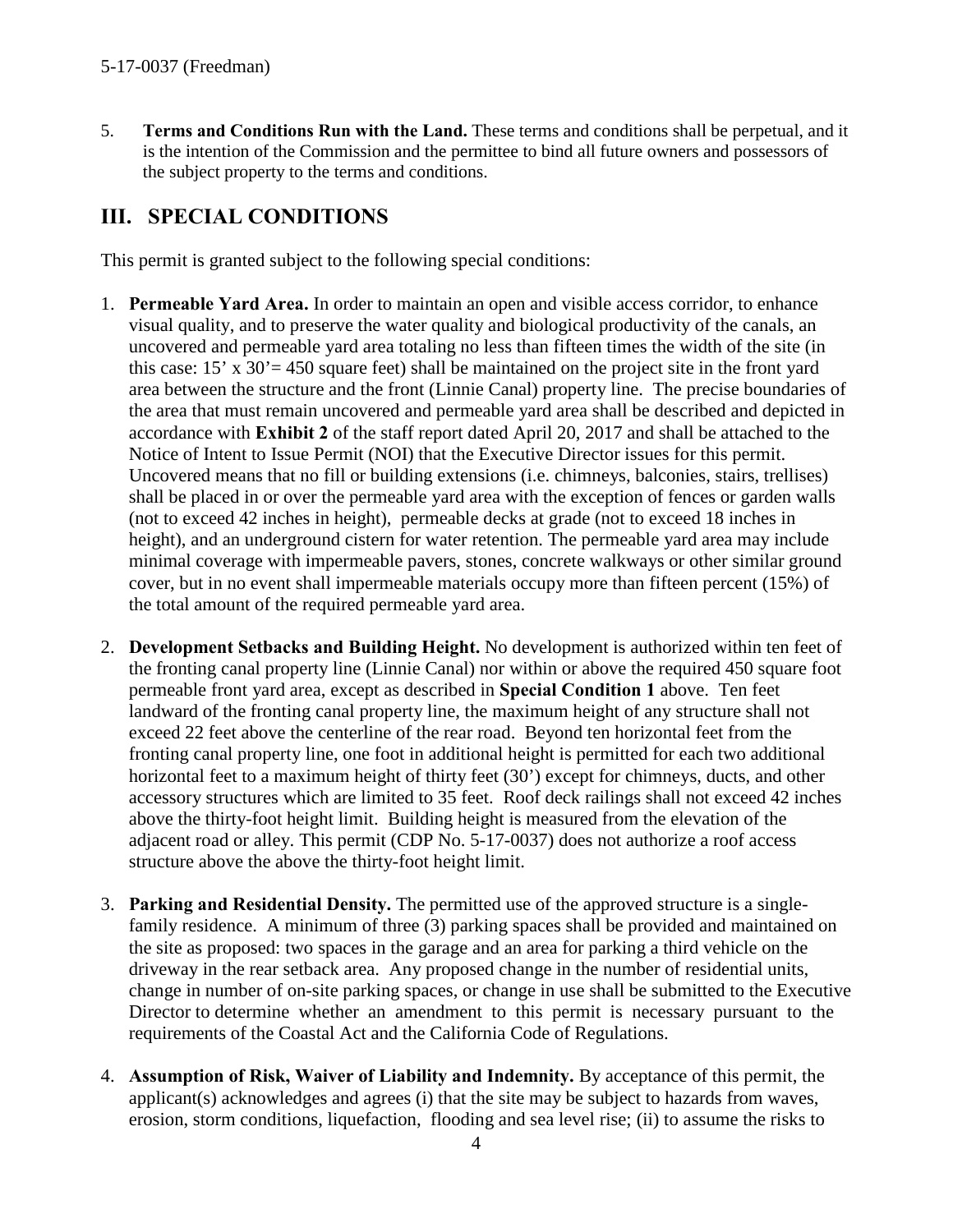the applicant(s) and the property that is the subject of this permit of injury and damage from such hazards in connection with this permitted development; (iii) to unconditionally waive any claim of damage or liability against the Commission, its officers, agents, and employees for injury or damage from such hazards; and (iv) to indemnify and hold harmless the Commission, its officers, agents, and employees with respect to the Commission's approval of the project against any and all liability, claims, demands, damages, costs (including costs and fees incurred in defense of such claims), expenses, and amounts paid in settlement arising from any injury or damage due to such hazards.

#### 5. **Storage of Construction Materials, Mechanized Equipment and Removal of Construction Debris**

The permittee shall comply with the following construction-related requirements:

- (a) No demolition or construction materials, debris, or waste shall be placed or stored where it may enter sensitive habitat, receiving waters or a storm drain, or be subject to wave, wind, rain, or tidal erosion and dispersion.
- (b) No demolition or construction equipment, materials, or activity shall be placed in or occur in any location that would result in impacts to environmentally sensitive habitat areas, streams, wetlands or their buffers.
- (c) Any and all debris resulting from demolition or construction activities shall be removed from the project site within 24 hours of completion of the project.
- (d) Demolition or construction debris and sediment shall be removed from work areas each day that demolition or construction occurs to prevent the accumulation of sediment and other debris that may be discharged into coastal waters.
- (e) All trash and debris shall be disposed in the proper trash and recycling receptacles at the end of every construction day.
- (f) The applicant(s) shall provide adequate disposal facilities for solid waste, including excess concrete, produced during demolition or construction.
- (g) Debris shall be disposed of at a legal disposal site or recycled at a recycling facility. If the disposal site is located in the coastal zone, a coastal development permit or an amendment to this permit shall be required before disposal can take place unless the Executive Director determines that no amendment or new permit is legally required.
- (h) All stock piles and construction materials shall be covered, enclosed on all sides, shall be located as far away as possible from drain inlets and any waterway, and shall not be stored in contact with the soil.
- (i) Machinery and equipment shall be maintained and washed in confined areas specifically designed to control runoff. Thinners or solvents shall not be discharged into sanitary or storm sewer systems.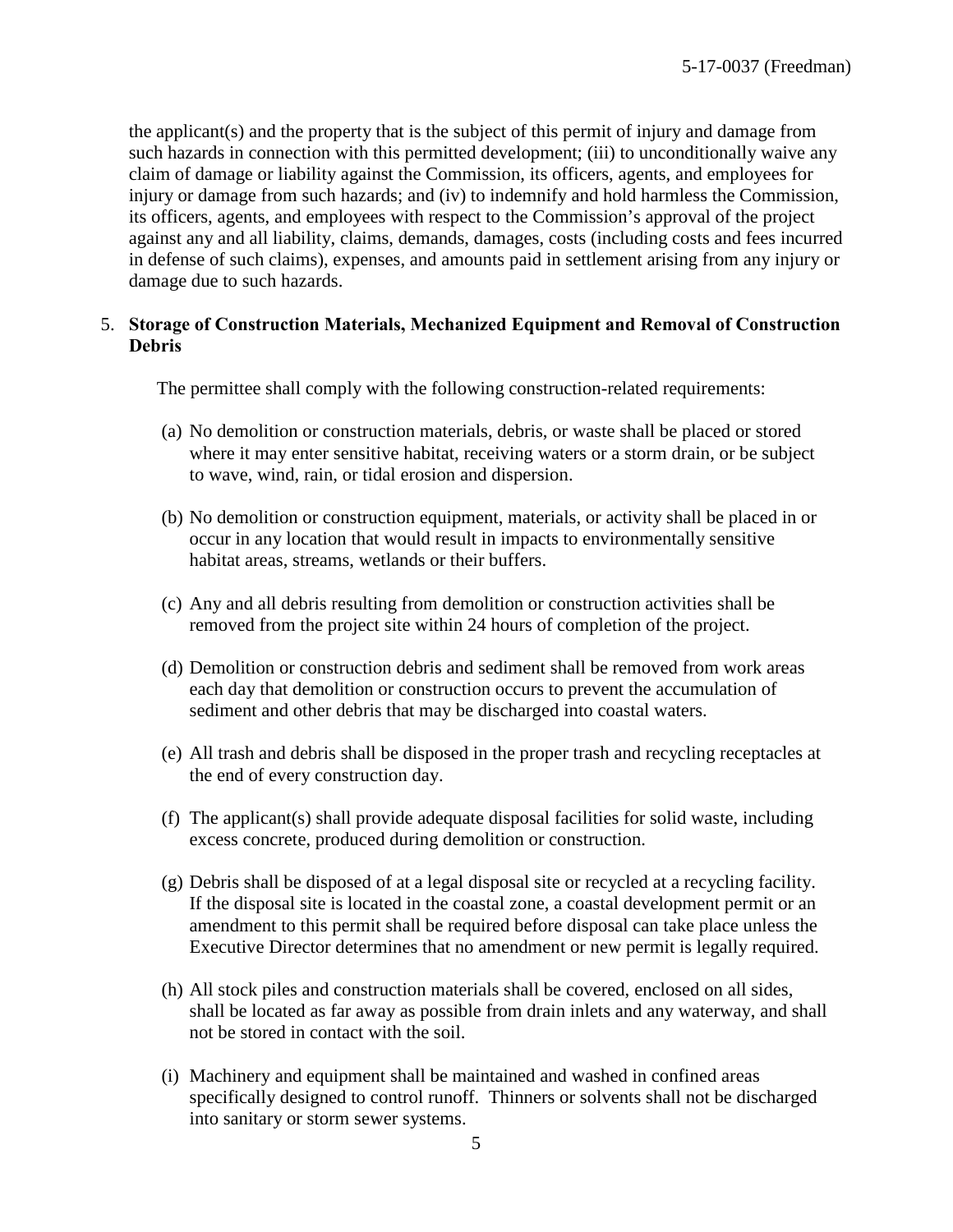- (j) The discharge of any hazardous materials into any receiving waters shall be prohibited.
- (k) Spill prevention and control measures shall be implemented to ensure the proper handling and storage of petroleum products and other construction materials. Measures shall include a designated fueling and vehicle maintenance area with appropriate berms and protection to prevent any spillage of gasoline or related petroleum products or contact with runoff. The area shall be located as far away from the receiving waters and storm drain inlets as possible.
- (l) Best Management Practices (BMPs) and Good Housekeeping Practices (GHPs) designed to prevent spillage and/or runoff of demolition or construction-related materials, and to contain sediment or contaminants associated with demolition or construction activity, shall be implemented prior to the on-set of such activity.
- (m)All BMPs shall be maintained in a functional condition throughout the duration of construction activity.
- 6. **Drainage & Water Quality.** By acceptance of this coastal development Permit, the applicant agrees that:
	- a) During construction of the proposed project, no runoff, site drainage or dewatering shall be directed from the site into any canal or street that drains into a canal, unless specifically authorized by the California Regional Water Quality Control Board.
	- b) All equipment and materials shall be stored and managed in a manner to minimize the potential of pollutants to enter the canals.
	- c) A one hundred cubic foot French drain or underground cistern shall be installed on the project site to collect and reduce the amount of runoff that leaves the site.
	- d) All runoff leaving the site shall be directed away from the canals and into the City storm drain system.
	- e) No water from any pool or spa shall be discharged into any canal or street that drains into a canal.

The permittee and all successors in interest shall construct and maintain the development consistent with the drainage plans approved by the Executive Director.

#### 7. **Landscaping − Drought Tolerant, Non-Invasive Plants.**

A. Vegetated landscaped areas shall only consist of native plants or non-native drought tolerant plants, which are non-invasive. No plant species listed as problematic and/or invasive by the California Native Plant Society (http://www.CNPS.org/), the California Invasive Plant Council (formerly the California Exotic Pest Plant Council) (http://www.cal-ipc.org/), or as may be identified from time to time by the State of California shall be employed or allowed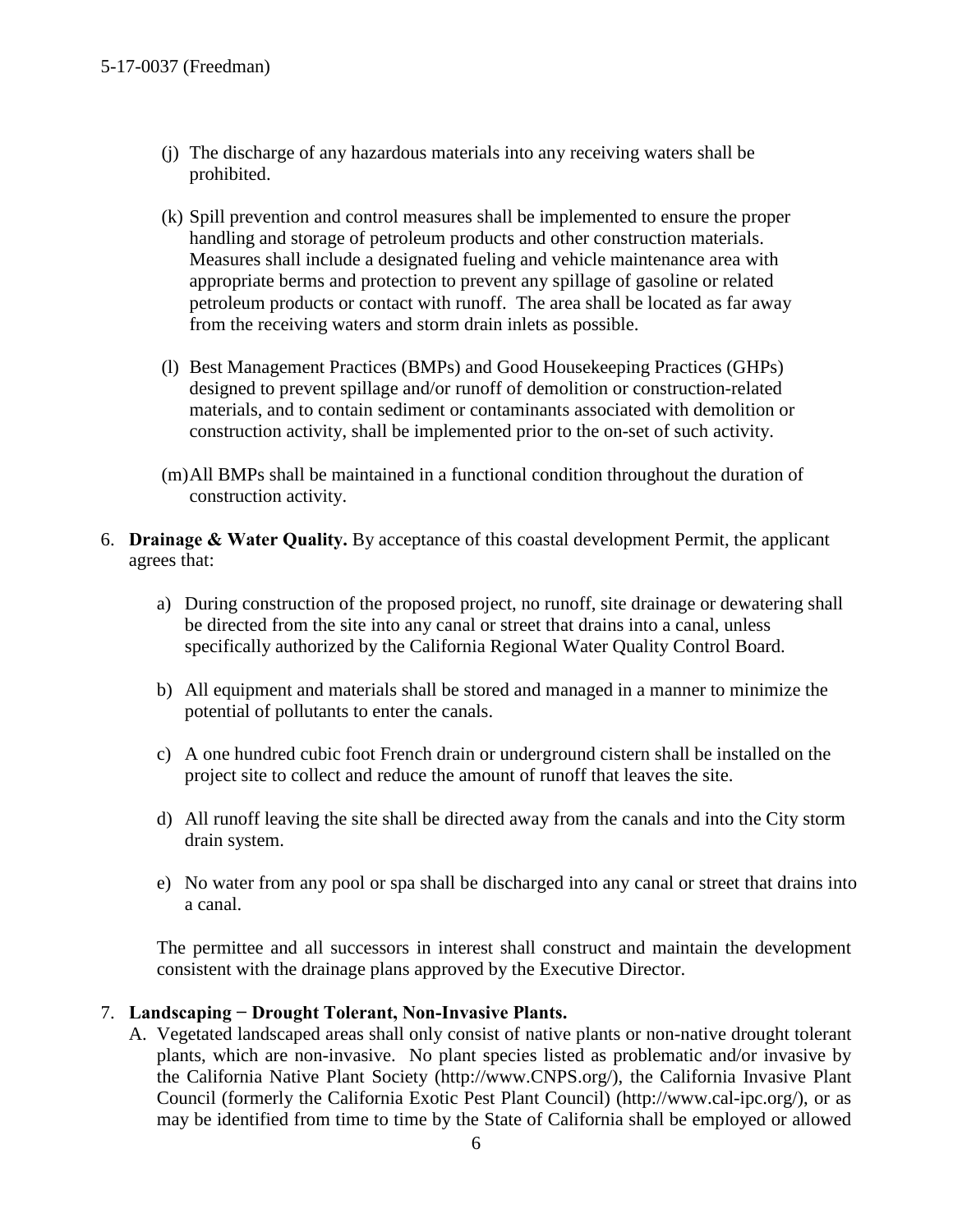to naturalize or persist on the site. No plant species listed as a "noxious weed" by the State of California or the U.S. Federal Government shall be utilized within the property. All plants shall be low water use plants as identified by California Department of Water Resources (See: [http://www.owue.water.ca.gov/docs/wucols00.pdf\)](http://www.owue.water.ca.gov/docs/wucols00.pdf).

B. Use of reclaimed water for irrigation is encouraged. If using potable water for irrigation, only drip or microspray irrigation systems may be used. Other water conservation measures shall be considered, such as weather based irrigation controllers.

#### 8. **Bird Strike Prevention.**

- A. PRIOR TO ISSUANCE OF THE COASTAL DEVELOPMENT PERMIT, the permittee shall submit final revised plans showing the location, design, height and materials of fences, screen walls and gates, if proposed, for the review and approval of the Executive Director. Said plans shall reflect the requirements of this special condition. Ocean front deck railing systems, fences, screen walls and gates subject to this permit, if proposed, shall use materials designed to minimize bird-strikes with the deck railing, fence, or gate. Such materials may consist, all or in part, of wood; wrought iron; frosted or partially-frosted glass, Plexiglas or other visually permeable barriers that are designed to prevent creation of a bird strike hazard. Clear glass or Plexiglas shall not be installed unless they contain UVreflective glazing that is visible to birds or appliqués (e.g. stickers/decals) designed to reduce bird-strikes by reducing reflectivity and transparency are also used. Any appliqués used shall be installed to provide coverage consistent with manufacturer specifications (e.g. one appliqué for every 3 foot by 3 foot area) and the recommendations of the Executive Director. Use of opaque or partially opaque materials is preferred to clean glass or Plexiglas and appliqués. All materials and appliqués shall be maintained throughout the life of the development to ensure continued effectiveness at addressing bird strikes and shall be maintained at a minimum in accordance with manufacturer specifications and as recommended by the Executive Director
- B. The permittee shall undertake development in accordance with the approval final plans. Any proposed changes to the approved final plans shall be reported to the Executive Director. No changes to the approved final plans shall occur without a Commission amendment to this coastal development permit unless the Executive Director determines that no amendment is legally required.
- 9. **Permit Compliance.** All development must occur in strict compliance with the proposal as set forth in the application, subject to any special conditions. Any deviation from the approved plans must be submitted for review by the Executive Director to determine whether an amendment to this coastal development permit is required.
- 10. **Deed Restriction** PRIOR TO ISSUANCE OF THE COASTAL DEVELOPMENT PERMIT, the applicant(s) shall submit to the Executive Director for review and approval documentation demonstrating that the landowner(s) have executed and recorded against the parcel(s) governed by this permit a deed restriction, in a form and content acceptable to the Executive Director: (1) indicating that, pursuant to this permit, the California Coastal Commission has authorized development on the subject property, subject to terms and conditions that restrict the use and enjoyment of that property; and (2) imposing the Special Conditions of this permit as covenants, conditions and restrictions on the use and enjoyment of the Property. The deed restriction shall include a legal description of the entire parcel or parcels governed by this permit. The deed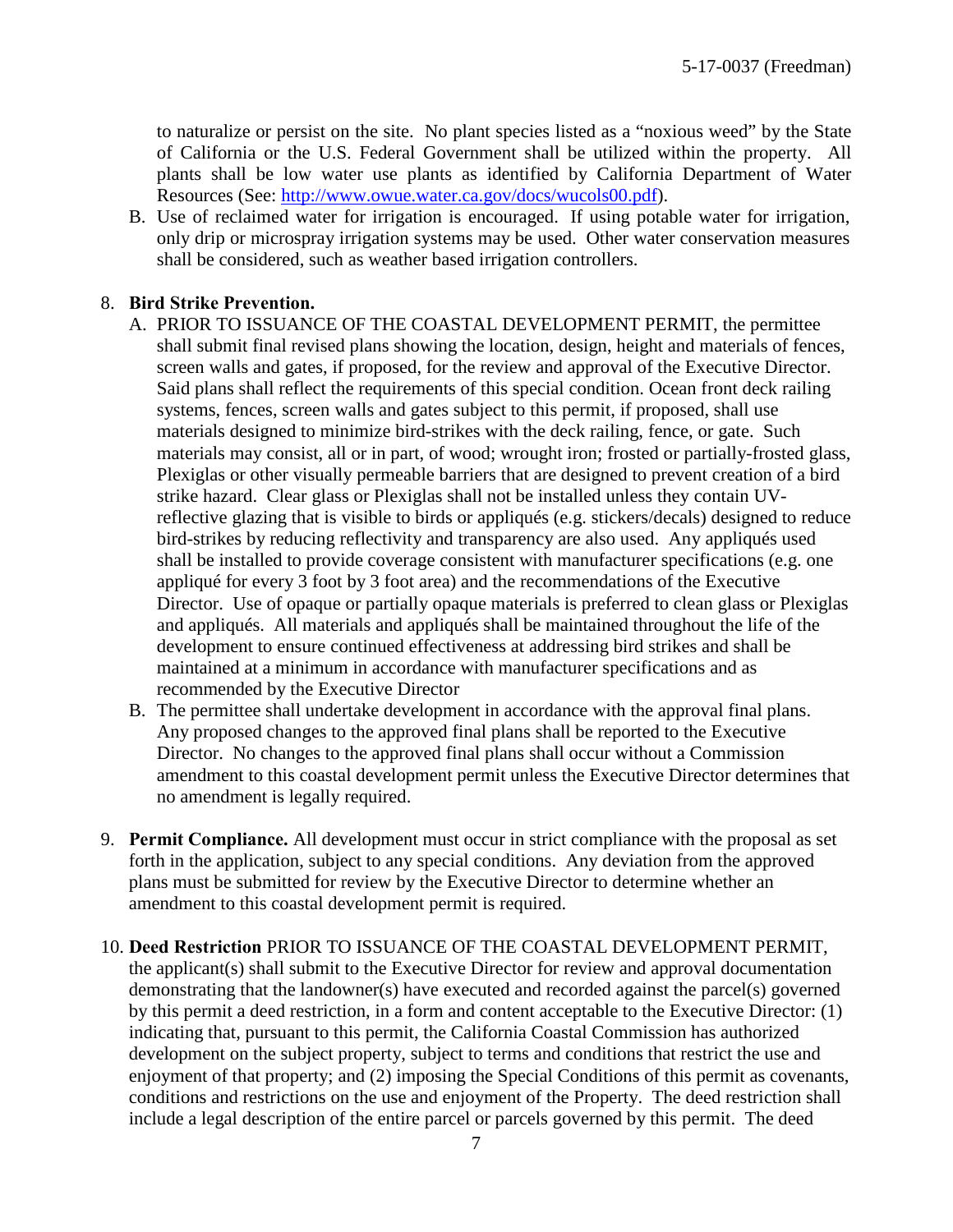restriction shall also indicate that, in the event of an extinguishment or termination of the deed restriction for any reason, the terms and conditions of this permit shall continue to restrict the use and enjoyment of the subject property so long as either this permit or the development it authorizes, or any part, modification, or amendment thereof, remains in existence on or with respect to the subject property.

# <span id="page-7-0"></span>**IV. FINDINGS AND DECLARATIONS**

### <span id="page-7-1"></span>**A. PROJECT DESCRIPTION**

The applicant proposes to demolish a one-story, 930 sq. ft. single-family residence, and construct an approximately 2,845 sq. ft., 30 ft. high three-story single-family residence with an attached two-car garage with an additional on-site parking space, a 240 sq. ft. roof terrace, landscaping, and hardscape improvements on a canal fronting lot (**[Exhibit 2](https://documents.coastal.ca.gov/reports/2017/5/F6c/F6c-5-2017-exhibits.pdf)**). The proposed project incorporates best management practices (BMPs) during construction to address water quality, and post-construction by directing runoff to downspouts and to the existing drainage systems. No roof access structure is proposed.

The subject site is a level, approximately 2,849 sq. ft. lot in the Venice Canals subarea of the City of Los Angeles, on the south bank of Linnie Canal (**[Exhibit 1](https://documents.coastal.ca.gov/reports/2017/5/F6c/F6c-5-2017-exhibits.pdf)**). The subject block is composed primarily of both old and new two and three-story single family residences of varying architectural styles, and with or without roof decks and roof access structures (**[Exhibit 1](https://documents.coastal.ca.gov/reports/2017/5/F6c/F6c-5-2017-exhibits.pdf)**). Public sidewalks currently provide public access along all banks of the canals.

The height limits set forth in the certified Venice Land Use Plan (LUP) for the Venice Canals subarea are specific with regards to residences. Ten feet landward of the fronting canal property line, the maximum height of any structure shall not exceed 22 feet above the centerline of the rear alley. Beyond ten horizontal feet from the fronting canal property line, one foot in additional height is permitted for each two additional horizontal feet to a maximum height of 30 feet except for chimneys, ducts, and other accessory structures which are limited to 35 feet. Roof deck railings shall not exceed 42 inches above the 30 foot height limit. Building height is measured from the elevation of the adjacent alley.

The proposed residence will provide an approximately 22.3 ft. front yard setback and a 670 sq. ft. permeable yard area in conformance with the Commission certified Venice Land Use Plan (LUP) (see **[Exhibit 2](https://documents.coastal.ca.gov/reports/2017/5/F6c/F6c-5-2017-exhibits.pdf)**), which requires that canal fronting homes maintain a permeable yard area between the canal and home, in this case, a minimum of 15 ft. from the canal side property line to the structure, and a minimum total of 450 sq. ft. of area, as represented in **Special Condition 1**.

The proposed residence features a stepped-back design with two stories in the front facing the canal and three stories to the rear of the structure. The front height of the residence, which is setback 22.4 ft. and fronting the canal, will be maintained at  $18$  ft.  $-6$  in. (as measured from the centerline of the road). The maximum height of proposed project will not exceed 30 ft. In addition, the proposed roof terrace will be sited on the stepped back roof of the second floor fronting the canal and the roof deck railing will not exceed 42 inches in height. Therefore, the proposed project meets the specific height requirements of the LUP. **Special Condition 2** reflects the requirements for height limits.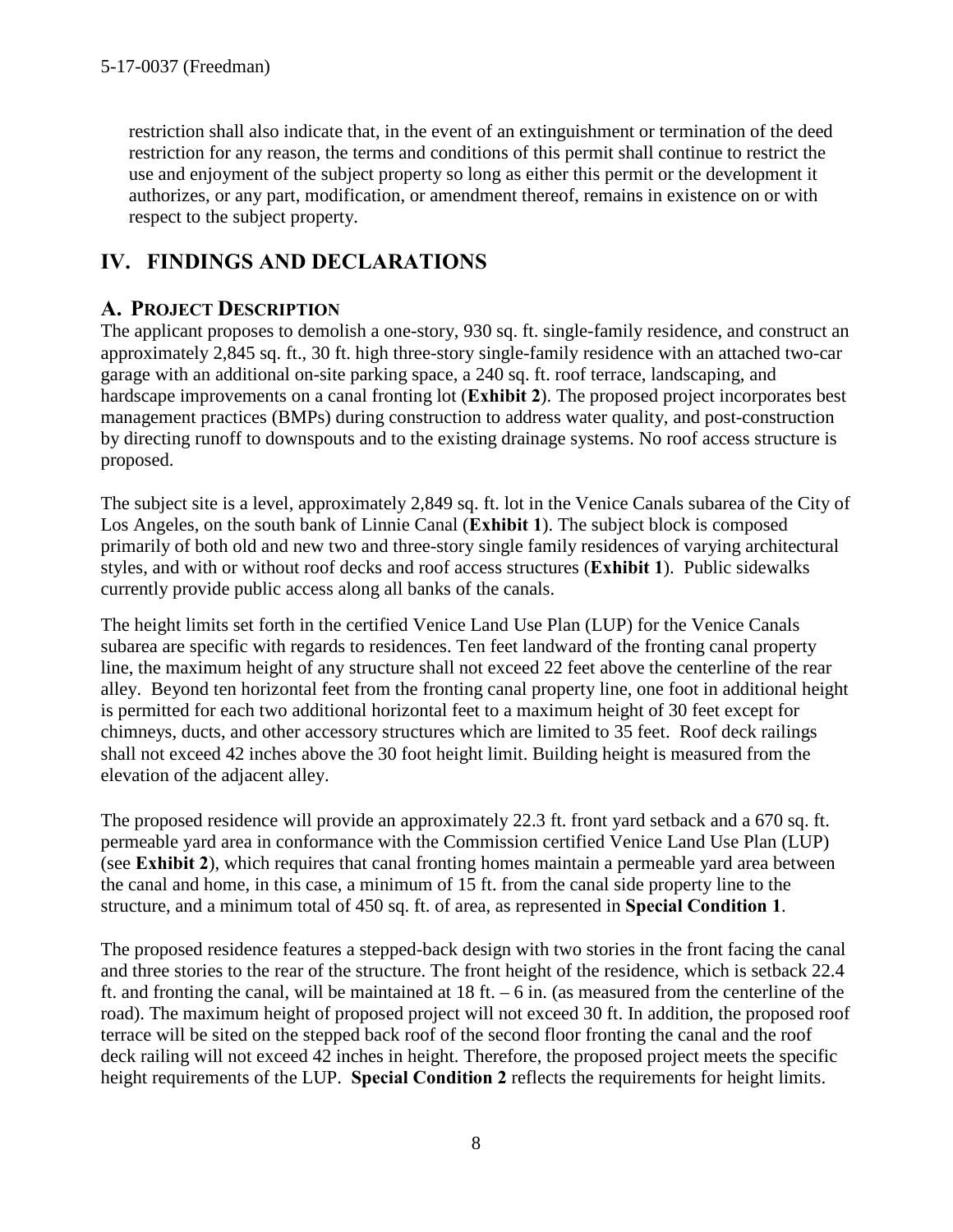In addition, due to limited on-street parking, the Venice Certified LUP requires single-family residences to provide three parking spaces, and three on-site parking spaces are provided for this project: two in the garage and one on the driveway apron, all accessed from the alley (Linnie Canal), as required by **Special Condition 3.** 

The project has a local Coastal Development Permit (CDP) issued by the City's Planning Department (Case No. ZA 2015-0637(CDP)(SPP)(MEL)) and the development conforms with the City's RW1-1-0 zoning (Low Medium I Residential), which allows one dwelling unit on a lot.

The existing structure has not been designated as historic on any local, state, or national register. The development will not affect the visual qualities of the existing home from the street or from the canal. The project has been designed to be consistent with the community character. The proposed development will not adversely impact coastal resources, public access, or public recreation opportunities, and is consistent with past Commission actions in the area and Chapter Three policies of the Coastal Act.

Given that the applicant has chosen to implement the project on a waterfront lot despite risks from liquefaction, sea level rise, and storm flooding, the applicant must assume the risks; therefore, the Commission imposes **Special Condition 4.** In addition, because the project site fronts the canals and is in proximity to the water, the Commission imposes construction-related requirements and best management practices under **Special Condition 5,** and to address water quality, imposes **Special Condition 6** to ensure pollution of the canal is prevented. In addition, the applicant is proposing new non-invasive, drought-tolerant landscaping and a stormwater rain garden, which will help minimize water runoff from the subject site. **Special Condition 7** requires the applicant utilize drought tolerant, non-invasive plant species in order to minimize water use and water runoff from the subject site.

The proposed development includes new 3 ft. high glass railing on the roof terrace along the canal fronting side of the project site. Glass railing systems, walls or wind screens are known to have adverse impacts upon a variety of bird species. Birds are known to strike these glass walls causing their death or stunning them, which exposes them to predation. To ensure bird strike prevention, **Special Condition 8** requires that the applicant to use a material for the glass railing that is designed to prevent creation of a bird strike hazard, and to submit revised plans reflecting the requirements of this condition.

To ensure that any future changes are consistent with the policies of the Coastal Act, any deviation from the approved plans must be submitted for review by the Executive Director; therefore, the Commission imposes **Special Condition 9**. The Commission imposes **Special Condition 10** requiring the applicant to record a Deed Restriction acknowledging that, pursuant to this permit (CDP No. 5-17-0037), the California Coastal Commission has authorized development on the subject property, subject to terms and conditions that restrict the use and enjoyment of that property; and (2) imposing the Special Conditions of this permit as covenants, conditions and restrictions on the use and enjoyment of the Property.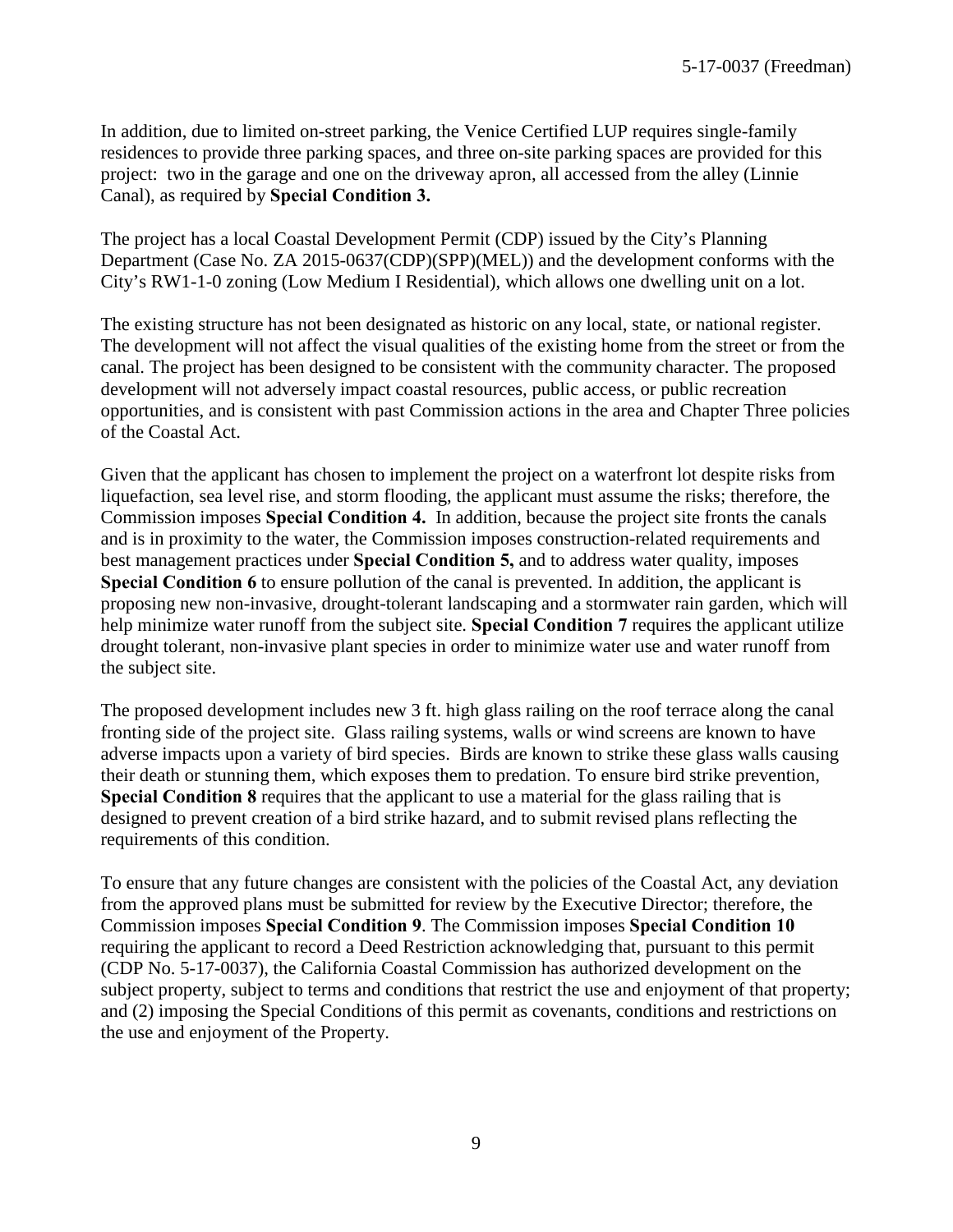### <span id="page-9-0"></span>**B. HAZARDS**

Development adjacent to the ocean is inherently hazardous. To minimize the project's impact on shoreline processes, and to minimize risks to life and property, the development has been conditioned to: require an appropriate set-back from the water; require a drainage and runoff control plan to direct, treat, and minimize the flow of water offsite; and to require that the landowner and any successor-in-interest assume the risk of undertaking the development. As conditioned, the Commission finds that the development conforms to the requirements of Sections 30235 and 30253 of the Coastal Act regarding the siting of development in hazardous locations.

### <span id="page-9-2"></span>**C. PUBLIC ACCESS**

The proposed development will not affect the public's ability to gain access to, and/or to use the coast and nearby recreational facilities. Therefore, as proposed, and conditioned, the development conforms to Sections 30210 through 30214, Sections 30220 through 30224, and 30252 of the Coastal Act.

### <span id="page-9-1"></span>**D. DEVELOPMENT**

As proposed, the development is located within an existing developed area and is compatible with the character and scale of the surrounding area. The project provides adequate parking based on the Commission's typically applied standards. Therefore, as proposed, the development conforms with Sections 30250, 30251, and 30252 of the Coastal Act.

# <span id="page-9-3"></span>**E. WATER QUALITY**

The proposed development has a potential for a discharge of polluted runoff from the project site into coastal waters. The development, as proposed and as conditioned, incorporates design features to minimize the effect of construction and post-construction activities on the marine environment. These design features include, but are not limited to, the appropriate management of equipment and construction materials, reducing runoff through the use of permeable surfaces, the use of non-invasive drought tolerant vegetation to reduce and treat the runoff discharged from the site, and for the use of post-construction best management practices to minimize the project's adverse impact on coastal waters. Therefore, the Commission finds that the proposed development, as conditioned, conforms with Sections 30230 and 30231 of the Coastal Act regarding the protection of water quality to promote the biological productivity of coastal waters and to protect human health.

### <span id="page-9-4"></span>**F. DEED RESTRICTION**

To ensure that any prospective future owners of the property are made aware of the applicability of the conditions of this permit, the Commission imposes one additional condition requiring that the property owner record a deed restriction against the property, referencing all of the above Special Conditions of this permit and imposing them as covenants, conditions and restrictions on the use and enjoyment of the Property. Thus, as conditioned, this permit ensures that any prospective future owner will receive actual notice of the restrictions and/or obligations imposed on the use and enjoyment of the land in connection with the authorized development, including the risks of the development and/or hazards to which the site is subject, and the Commission's immunity from liability.